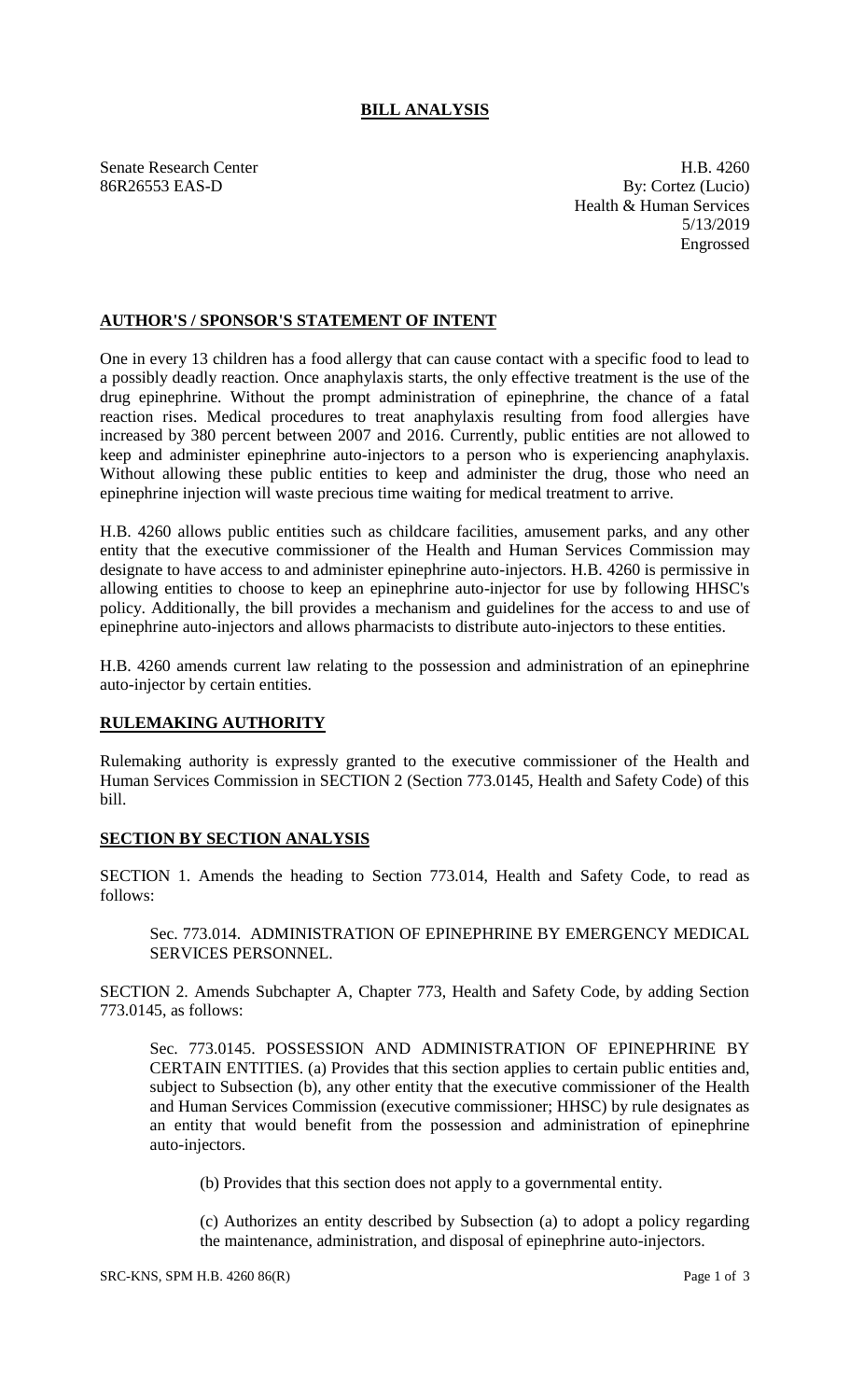(d) Requires a policy adopted under Subsection (c) to provide that only an entity employee or volunteer who is authorized and trained may administer an epinephrine auto-injector to a person who is reasonably believed to be experiencing anaphylaxis on the premises of the entity.

(e) Requires the executive commissioner to adopt rules regarding the maintenance, administration, and disposal of an epinephrine auto-injector by an entity subject to a policy adopted under Subsection (c). Requires the rules to establish certain procedures.

(f) Requires each entity that adopts a policy under Subsection (c) to have at least one entity employee or volunteer authorized and trained to administer an epinephrine auto-injector present during all hours the entity is open to the public or to the population that the entity serves, as applicable.

(g) Requires the supply of epinephrine auto-injectors at each entity to be stored in accordance with the manufacturer's instructions in a secure location and be easily accessible to an entity employee or volunteer authorized and trained to administer an epinephrine auto-injector.

(h) Provides that each entity that adopts a policy under Subsection (c) is responsible for training the entity's employees and volunteers in the administration of an epinephrine auto-injector.

(i) Requires employee and volunteer training under this section to:

(1) include information on:

(A) the signs and symptoms of anaphylaxis;

(B) the recommended dosages for an adult and a child;

(C) the administration of an epinephrine auto-injector;

(D) the implementation of emergency procedures, if necessary, after administering an epinephrine auto-injector; and

(E) the proper disposal of used or expired epinephrine auto-injectors; and

(2) be completed annually in a formal training session or through online education.

(j) Requires each entity to maintain records on the training completed by each employee and volunteer under this section.

(k) Authorizes a physician or person who has been delegated prescriptive authority under Chapter 157 (Authority of Physician to Delegate Certain Medical Acts), Occupations Code, to prescribe epinephrine auto-injectors in the name of an entity.

(l) Requires a physician or other person who prescribes epinephrine auto-injectors under Subsection (k) to provide the entity with a standing order for the administration of an epinephrine auto-injector to a person reasonably believed to be experiencing anaphylaxis.

(m) Provides that the standing order under Subsection (l) is not required to be patient-specific, and the epinephrine auto-injector is authorized to be administered to a person without a previously established physician-patient relationship.